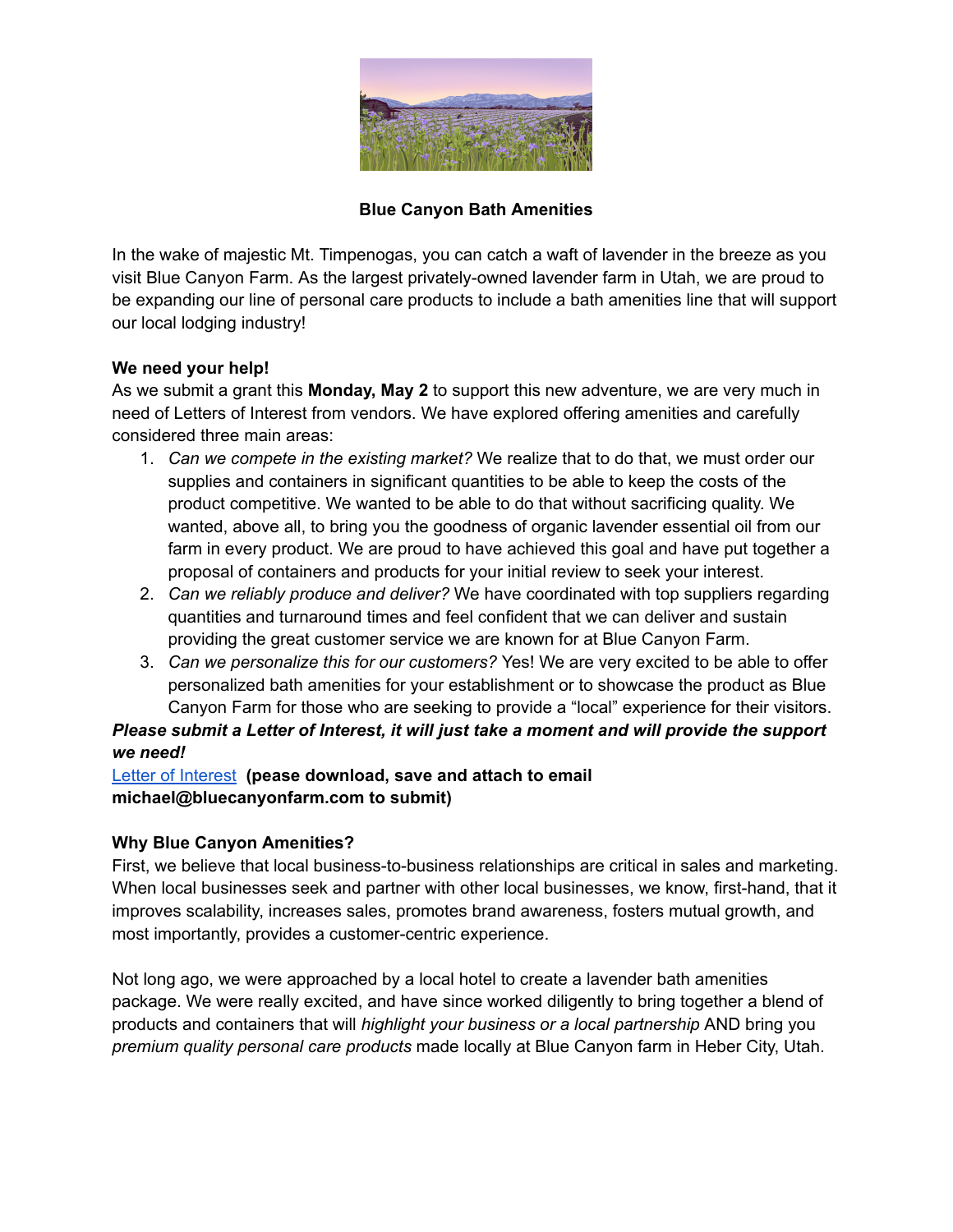**We listened to your needs** : beautiful customized packaging, reliable customer service, trending fragrances, choices in bundling, and most importantly, a unique and premium quality product.

 1. **Custom Packaging** : We want you to shine! So we have partnered with other local businesses to make your bath amenities brand *your* business. We are very pleased to announce Custom Print options for bath amenities you can be proud to offer! Imagine your name and logo featured on the label! Blue Canyon Farm will offer Custom Printing quarterly or more for bulk orders. If you run out or need more before the next print date, we can still provide you with the same premium products with a beautiful Blue Canyon label until the next print.

 We also will provide a beautiful packaging option with Blue Canyon Lavender highlighted as an option for those seeking a "local" experience for their visitors.

- 2. **Four container options** . Yes! you can mix and match your container options for both Blue Canyon and Custom Packaging options. *Labels will be an additional .12 per item. We will pay the set-up fee! The prices below are for containers with product.* 
	- a. S-012 Natural colored, 1 oz. tubes, .60 ea. for individual products, or 3.15 for our Bundle of 6 items (see below).
	- b. J-010 Clear 1 oz. plastic jar with silver metal lids, .70 ea., or 3.65 for our Bundle of 6 items (see below)
	- c. C-005 Natural 1 oz soft plastic bullet bottle with flip top, .40 ea., or 2.15 for our Bundle of 6 items (see below)
	- d. C-010 Clear 1 oz. sturdy plastic bullet bottle with flip top, .70 ea. or 3.65 for our Bundle of 6 items (see below)
	- e. S-012 1 oz. clear spray bottle, for linen spray .70 ea
- 3. **Six fragrance options** for personal care products and soap. Yes! You can mix and match fragrances, as well!
	- a. Fresh Lavender (best seller)
	- b. Lavender and Verbena
	- c. Lavender and Tea Tree
	- d. Lavender and Wild Mint
	- e. Lavender and Huckleberry
	- f. Relaxing a blend of Lavender EO and musk fragrance
- 4. **Ordering Options:** Individually, or All 6 items as a Bundle:
	- a. Premium Shampoo
	- b. Premium Conditioner
	- c. Hydrating Body Wash
	- d. Hydrating Lotion
	- e. Room and Linen Spray
	- f. 2.25" dia., Fresh Lavender Swirl body soap, round in pleated wrap, or rectangle with a soap band, .40 each.
	-
	- g. Bundle of 6 items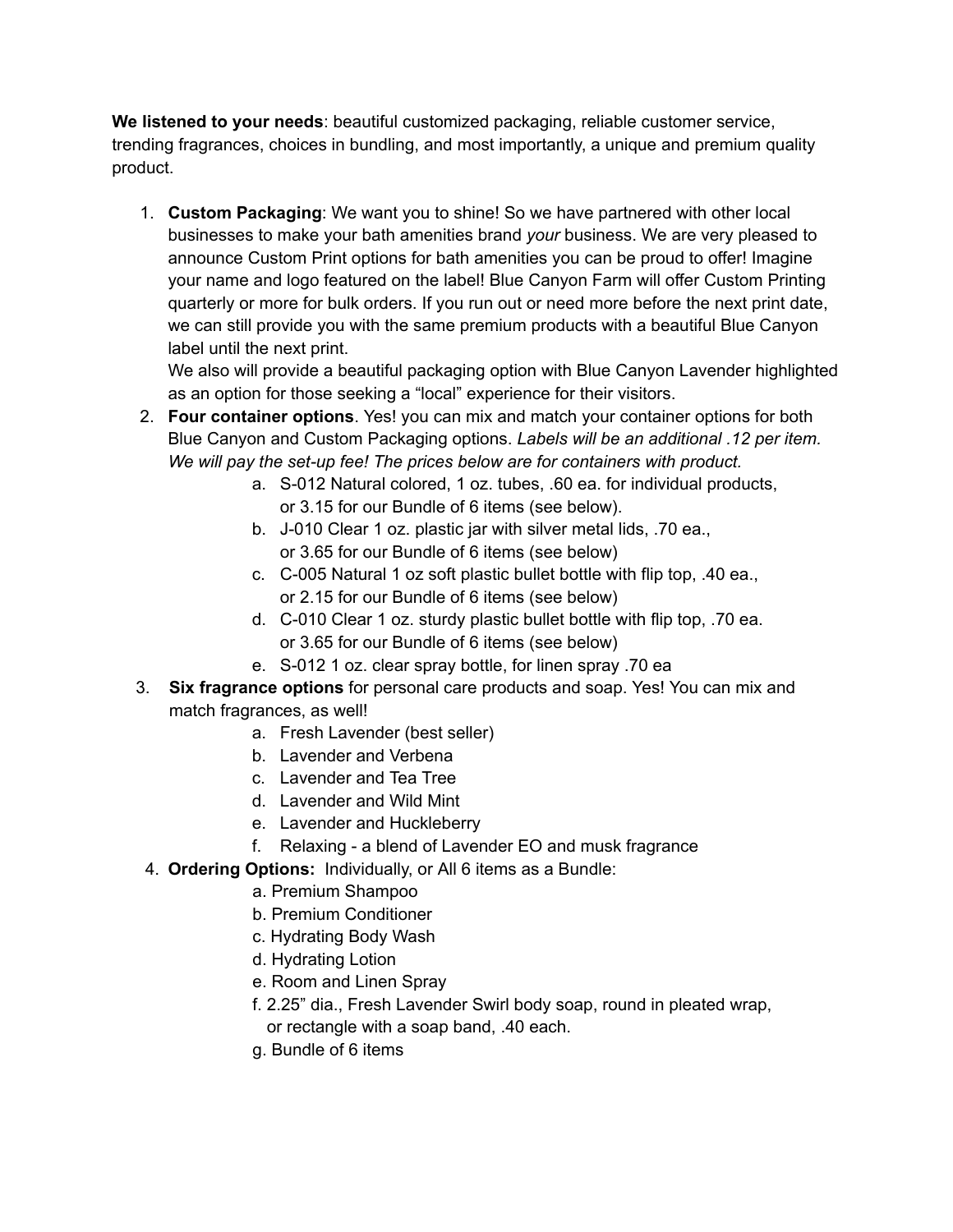#### **Blue Canyon Farm can also support you by:**

- providing items to theme a "lavender room" for your establishment
- providing lavender plants for your property
- providing a custom display for lavender gifts
- providing gift baskets and bags for your guests.
- providing customized spa products and skincare products for your spa!

We specialize in a number of custom wedding items, including customized cones with lavender toss.

 **Blue Canyon Culinary Lavender Products are our top-selling products.** We have a great selection of culinary lavender products that will add unforgettable delights to your menu and they sell like (lavender) hotcakes!

We grow sustainably and organically, distilling our own lavender oil and hydrosol to bring you an unforgettable lavender experience! Our client list for our personal care items is rapidly growing, with great reviews and a terrific established client base. Our culinary products are unsurpassed.

 **Ask us about our locally made Artisan Lavender Chocolate and Local Artisan Lavender Cheese.** 

## **We welcome visitors to our farm** .

 Please take a moment to complete a Letter of Interest for Blue Canyon Bath Amenities  [Letter of Interest](https://nebula.wsimg.com/4c5f77b0ec17af7927596b9b435553ec?AccessKeyId=4D95A0FD99C7AD8F9087&disposition=0&alloworigin=1) **(pease download, save and attach to email michael@bluecanyonfarm.com to submit)**